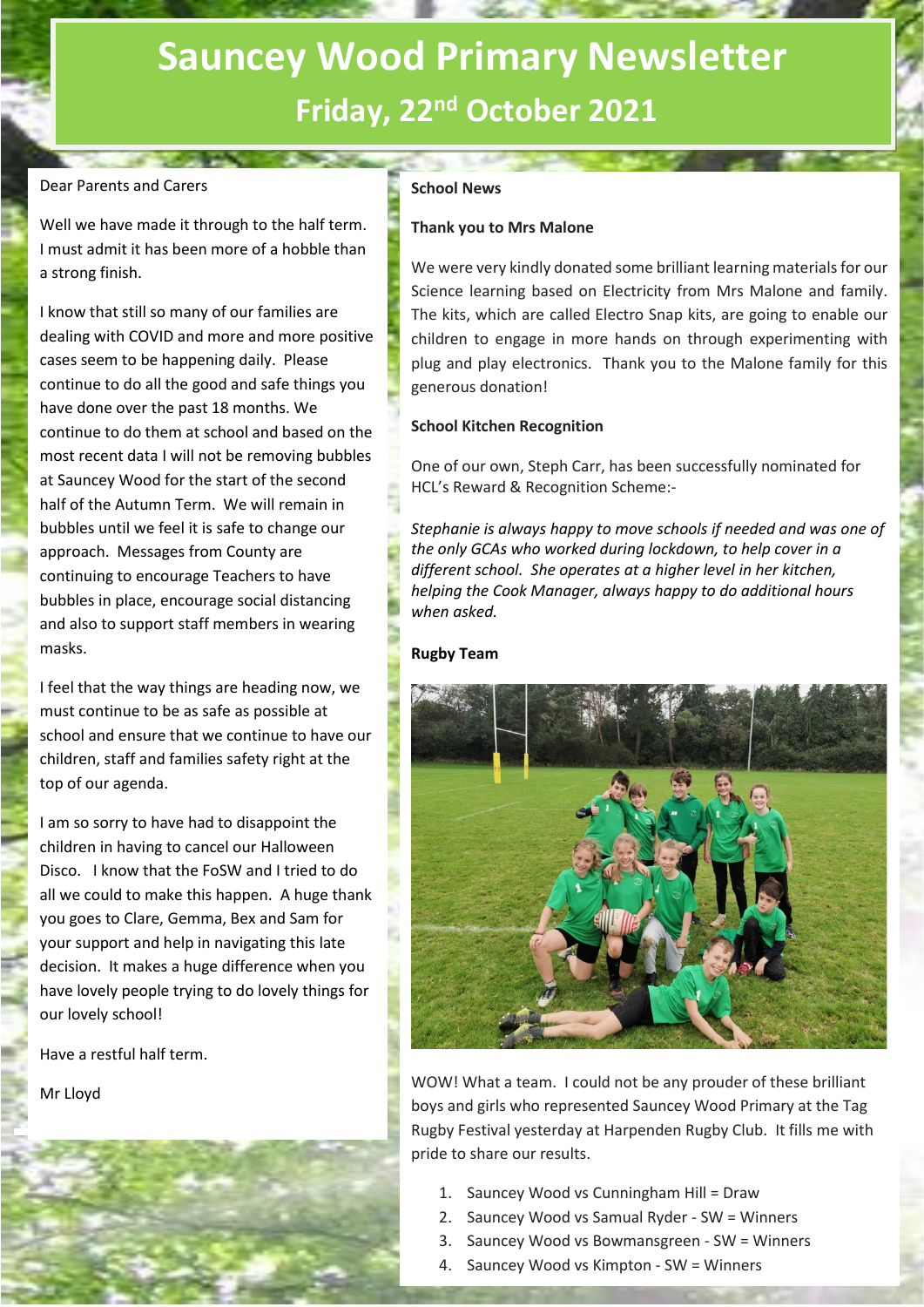### **Governor Corner**

Both of our sub-committees have met in the last two weeks. In the Resources Committee we remain focused on making sure that the school stays on a strong financial footing, while putting every spare penny into helping fund our pupils' catch up after the COVID interruptions of the last two years. We also celebrated the effect of excellent progress in increasing pupil numbers, with special thanks due to Miss Harkness and Mr Lloyd for their energy and creativity in promoting the school to the next intake for Reception. They're definitely due a Resourcefulness award, and their efforts help continue to strengthen our school.

The School Improvement Committee meeting focused on reviewing progress and attainment levels from the end of last year, how COVID has impacted this data over the last two years and how the recovery plan is supporting all children to reach their full potential. There were reports on the strategies for the Pupil Premium and Sports Premium Grants, and reviews of the School Development Plan and Self-Evaluation Form which are two of the main documents the school uses to monitor progress against its priorities. This meeting came the day after two evenings of parent consultations, so a big thank you to the staff members present who have had a very long week.

Wishing all our families a great half term!

Dan Dures & Bridgett Pymm (Governors)

#### **FRIEND'S NEWS**

We've made it to half term! Our £20.21 fundraiser has made a huge amount of money. Well done to everyone who took part. We had bake sales, bike rides, car washing, pizza making to name a few. We hope you had fun doing it! We were sad to have to cancel the disco but you can donate your ticket price back to the friends using the donate button on the FoSW Facebook page. It would be great if you feel able to do this.

Don't forget the Halloween Trail running over Halloween weekend around the local area. £2 a trail and there will be cakes as well sold between 3-5 p.m. both days. Available on Classlist until end of today!

We kick off next half term with some firework related fundraising so look out for the publicity coming out soon!

Have a great half term everyone and thank you for your continued support to the FoSW!!

# Clare and Gemma



Toby King cleaning cars, Mackness boys making Halloween bags, Henry Munro making cakes and Emmy selling lemonade!

*Some amazing fundraisers in the school!! Our current total for the £20.21 fundraiser is a huge £1,833.71!! An amazing amount!*